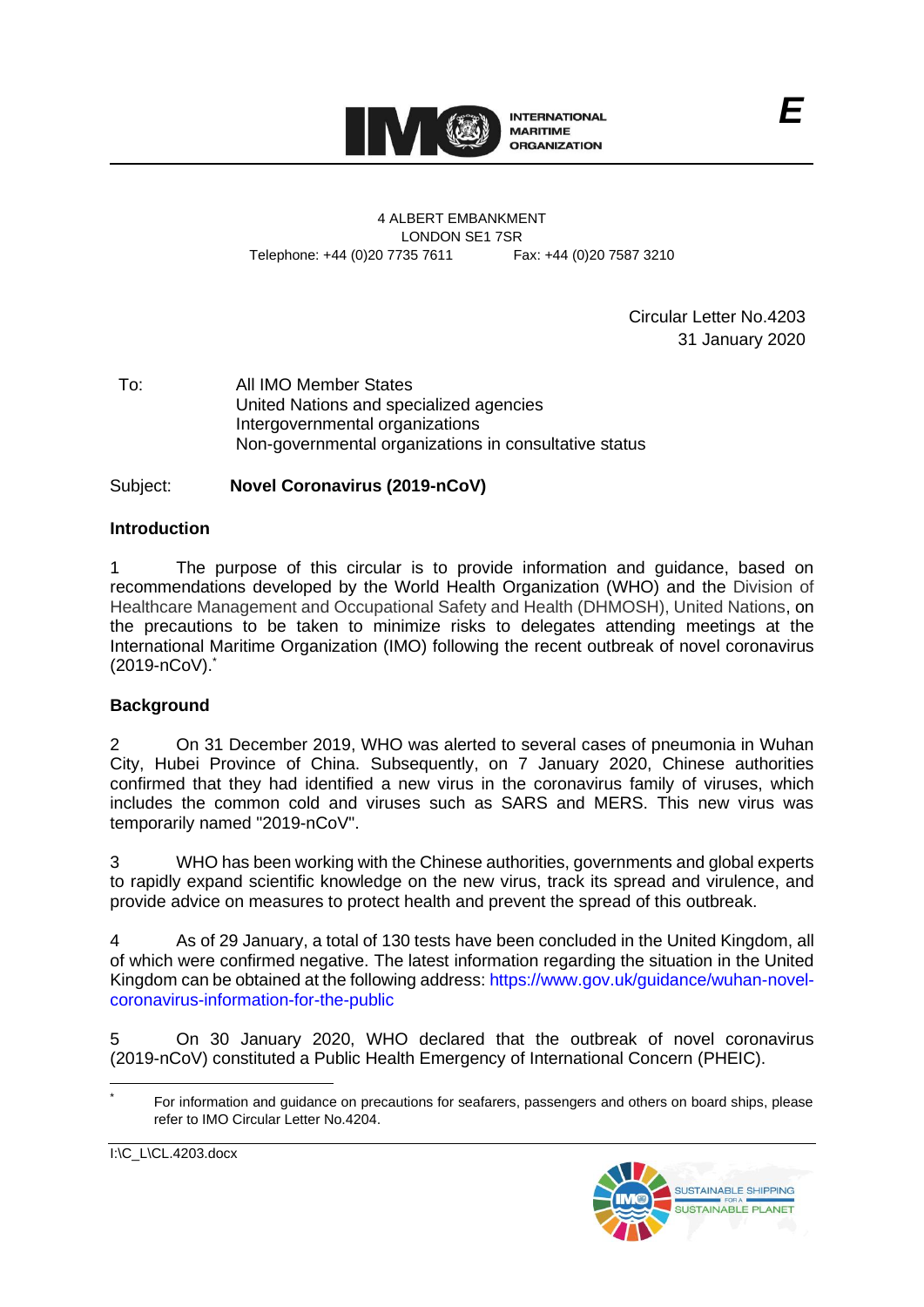## **Symptoms**

6 Common signs of infection include respiratory symptoms, fever, cough, shortness of breath and breathing difficulties. In more severe cases, infection can cause pneumonia, severe acute respiratory syndrome, kidney failure and even death. Infection from humans to humans may occur during the incubation period (before persons show signs of sickness). Coronavirus can cause more severe symptoms in people with weakened immune systems, older people, and those with long-term conditions like diabetes, cancer and chronic lung disease.

### **Risks**

7 The current outbreak originated in Wuhan City, which is a major domestic and international transport hub. Given the large population movements and the observed human-to-human transmission, it is not unexpected that new confirmed cases will continue to appear in other areas and countries.

### **Precautionary measures**

8 The National Health Service (NHS) in the UK has advised that those who have returned from Wuhan in the last 14 days should stay indoors and avoid contact with other people, as one would with other flu viruses. They are further requested to call NHS 111 to inform it of their recent travel to the city.

9 Alcohol-based hand sanitizers are being installed at IMO premises.

10 With the information currently available on novel coronavirus, WHO advises that measures to limit the risk of exportation or importation of the disease should be implemented, without unnecessary restrictions on international traffic.

**Advice from the Division of Healthcare Management and Occupational Safety and Health (DHMOSH), United Nations**

11 It is prudent to remind populations and health workers of the basic principles to reduce the general risk of transmission of acute respiratory infections. DHMOSH recommends the following **key preventive measures against novel coronavirus (2019-nCoV):**

#### **1 Take steps to prevent illness with respiratory pathogens:**

- Avoid close contact with people suffering from acute respiratory infections such as with fever, cough and difficulty breathing.
- Perform frequent handwashing, especially after direct contact with ill people or their environment.
- Individuals with symptoms of acute respiratory infection should practise respiratory hygiene/cough etiquette including:
	- o maintain your distance from others;
	- $\circ$  cover your mouth and nose with a disposable tissue when coughing or sneezing;
	- o use the nearest waste receptacle to dispose of the tissue after use;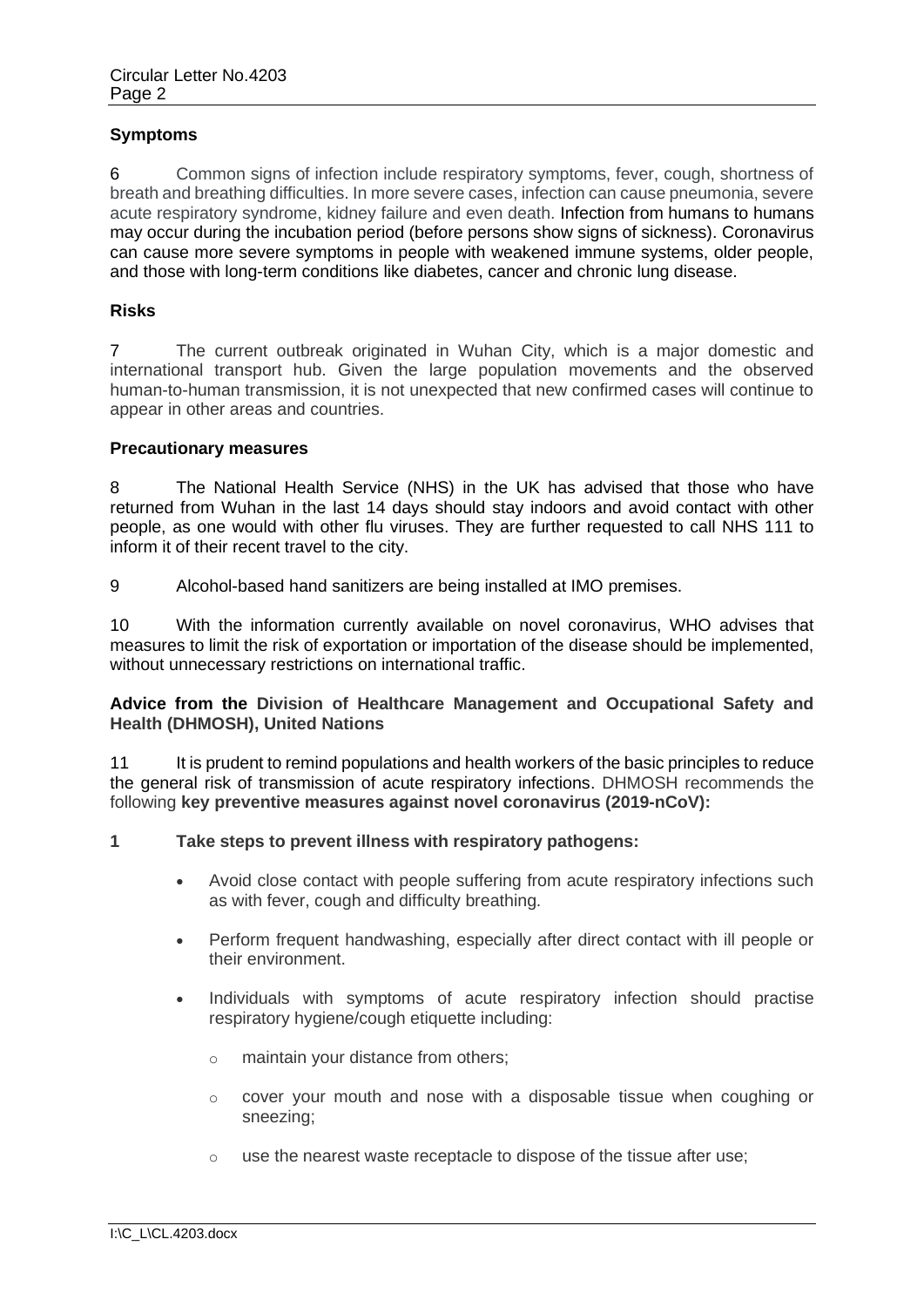- o perform hand hygiene (e.g. handwashing with non-antimicrobial soap and water, alcohol-based hand rub, or antiseptic handwash) after having contact with respiratory secretions and contaminated objects/materials;
- Avoid close and unprotected contact with live or dead farm or wild animals;
- When visiting live markets in areas currently experiencing cases of novel coronavirus, avoid direct unprotected contact with live animals and surfaces in contact with animals;
- The consumption of raw or undercooked animal products should be avoided. Raw meat, milk or animal organs should be handled with care, to avoid cross-contamination with uncooked foods, as per good food safety practices;
- Preliminary information suggests that older adults and people with underlying health conditions may be at increased risk of severe disease from this virus.

## **2 Pay attention to your health during your travel to outbreak locations and after you leave.**

- **Seek medical care immediately** if you begin to develop fever or respiratory symptoms such as shortness of breath or cough. Remember to share your previous travel history with your healthcare provider.
- You should make every effort to inform the medical clinic by telephone about your condition prior to presenting in person there.

## **3 Keep up to date with local health advice before and during your travel**

For all travellers, while WHO advises against the application of any travel or trade restrictions on countries with novel coronavirus, please be aware that **local authorities may begin to implement travel restrictions and health screening measures for travellers entering or exiting the country.** All personnel should check with the destination country's embassy, consulate or ministry of health and keep up to date with local health advice before and during your travel. You should also comply with any screening measures put in place by local authorities.

12 Should you feel unwell while on IMO premises, you may contact the Health and Well-being Services on the 5th floor, rear wing (ext. 4012) for any immediate assistance you may require.

### **Guidance available**

13 DHMOSH provides regular updates on its website:

#### <https://hr.un.org/page/travel-health-information>

14 WHO issues advice on international travel and health. This information is regularly reviewed and updated by WHO and can be found at the following address:

[www.who.int/ith/updates](http://www.who.int/ith/updates)